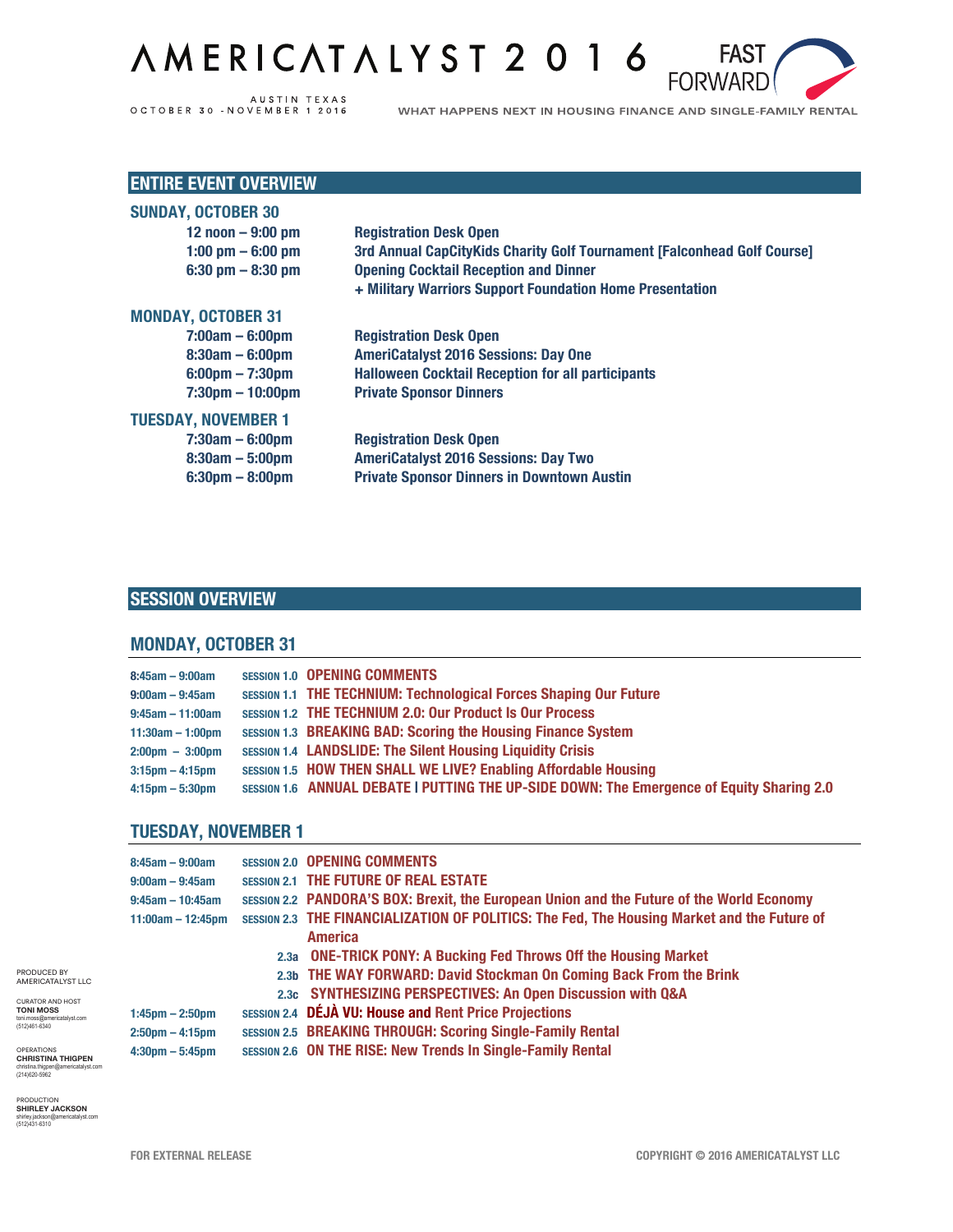## **DAY ONE | MONDAY, October 31 2016**



**9:00a – 9:45a 1.1 THE TECHNIUM: The Technological Forces Shaping Our Future** 

For the past 14 years, this conference has been discussing the evolution of the housing market in a hyper-globalized world. In our *context, globalization is not a single economic phenomenon, but a set of changes that are social, cultural, political, economic, and technological, all of which impact the entire housing ecosystem and not just the finance of it. Those forces, in turn, have created a world with greater complexities and unpredictability, and a world beyond our control.* 

*"The Technium" is a term coined by Kevin Kelly, one of the foremost members of the influential tribe of Silicon Valley trailblazers and technology futurists known as "the digerati". Similar to our view of globalization, Kelly defines "the Technium" as "the convergence of economics, culture and technology" and focuses on technology as both the driver of new problems as well as new solutions. Where globalization is a "winner take all" world, the Technium is an organism of our own making that increases the number of races in which you can win, and new ways in which to win those races.*

**DESCRIPTION** In Part One of this two-part session, Toni Moss discusses how big data, machine learning, and increased computing power will soon make artificial intelligence (AI) ubiquitous, and the profound consequences of it. In discussing the latest advances in technology in the world today, Toni aggregates the commentary and ideas of the leading technology futurists to explain how those technologies are being used; what business models are using them (and in fact what those businesses actually are); how they are dramatically altering the entire housing ecosystem, and the new challenges and opportunities presented by them.

#### **FEATURING TONI MOSS, CEO, AMERICATALYST LLC and EUROCATALYST BV**

## **9:45a -11:00a 1.2 THE TECHNIUM 2.0 | OUR PRODUCT IS OUR PROCESS**

*Today's astounding technological advances include big data, artificial intelligence, robotics, 3D printing, digital currency, and blockchain, among many others. These advances occur so rapidly that our ability to invent new things outpaces our human ability*  to control them. Despite the tools that currently exist, for the most part, the technological advances in the mortgage and real *estate industry are more "improvement" than true innovation. Part of this is due to the fact that regulators' ability to control our new things outpaces our ability to invent them. (Yes, you read that right). The other part is due to the legacy systems on which we have built an endless series of layers rather than make the necessary investment to rebuild outdated systems. As such, new market entrants enjoy significant advantages over established institutions. One thing is clear: The greatest change in the world is not just the pace of change, but the prevalence of it. From here on out, we live in a "beta" state of constant adaptation, which*  requires the equally persistent need to create and learn upgraded versions of everything. Unrelenting change means that our *processes to accommodate change have not only become more important than our products, our process is our product.*

| DESCRIPTION      | In the conclusion of this two-part session, we feature leading industry players and technology<br>providers to discuss how new technology will dramatically alter the housing finance and real estate<br>industry and which sectors should, or are, vulnerable to change. We will also discuss how we can<br>leverage new technology to improve existing products, processes and practices, as well as feature<br>firms with new business models who are leading the real estate and housing finance industry into<br>the future. |
|------------------|-----------------------------------------------------------------------------------------------------------------------------------------------------------------------------------------------------------------------------------------------------------------------------------------------------------------------------------------------------------------------------------------------------------------------------------------------------------------------------------------------------------------------------------|
| <b>HOSTS</b>     | <b>AMY SCHUMACHER, President, Originations and Corporate Technology, NEW PENN FINANCIAL</b><br><b>KYLE LUNDSTEDT, President, INDUSTRYVAULT</b>                                                                                                                                                                                                                                                                                                                                                                                    |
| <b>FEATURING</b> | <b>GARY BEASLEY, Co-Founder and CEO, ROOFSTOCK</b><br><b>WALLY CHARNOFF, CEO, INVESTABILITY</b><br><b>LARRY HUFF, Former Co-CEO and Co-Founder, OPTIMAL BLUE</b><br><b>KRISTIN MESSERLI, Managing Director, CULTURAL OUTREACH SOLUTIONS</b><br>REBECCA STEELE, President and CEO, SIGMA ASSOCIATES<br><b>MARIANNE SULLIVAN, SVP. Single-Family Strategy and Business Capabilities, FANNIE MAE</b>                                                                                                                                 |

#### **11:00a -11:30a NETWORKING AND REFRESHMENT BREAK | 30 MINUTES**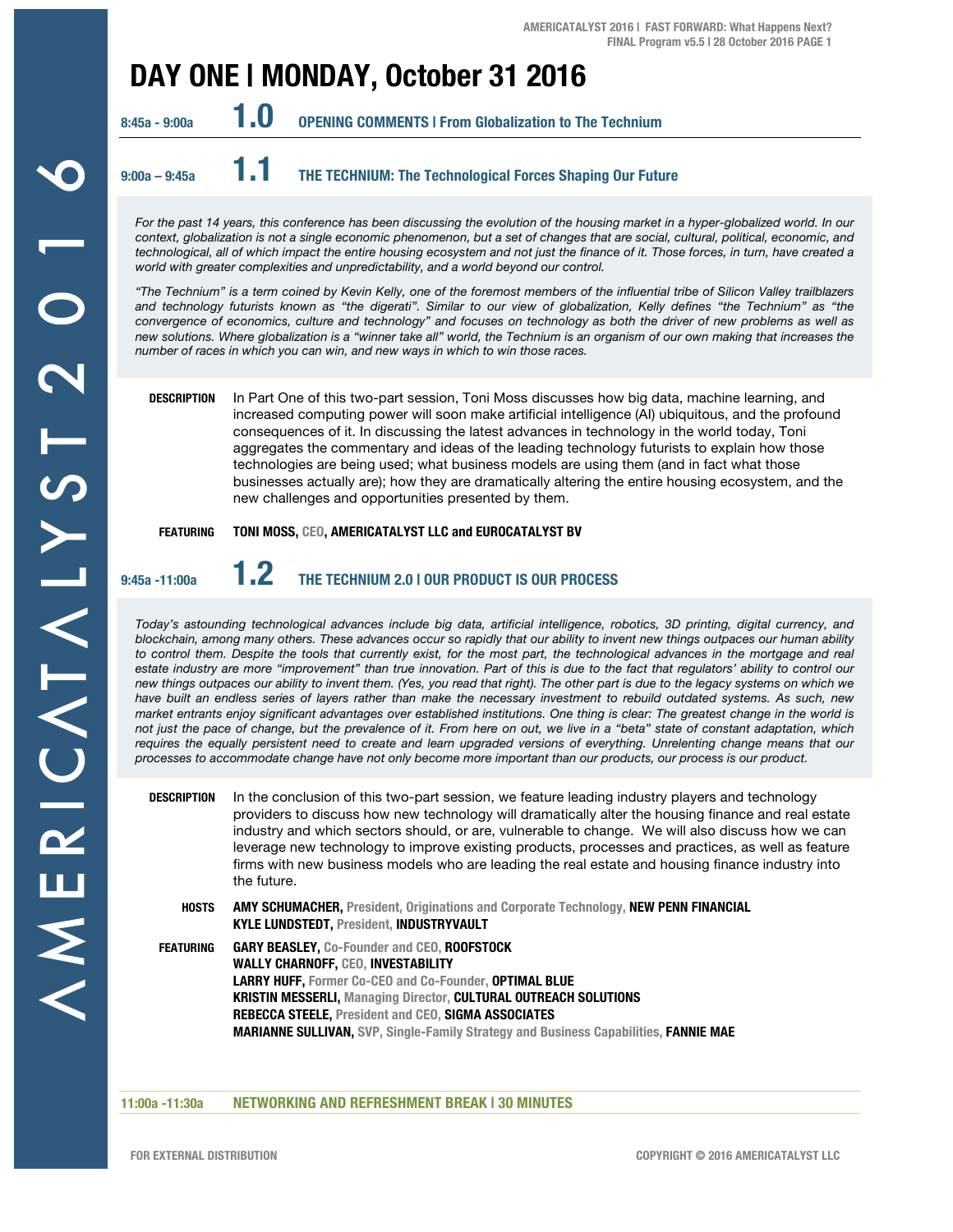**11:30a -1:00p 1.3 BREAKING BAD: Scoring the Housing Finance Market**

*The U.S. homeownership rate has dropped from a high of 69% in 2004 to its current rate of 63%--the lowest rate since 1965. While banks have almost doubled their core capital since 2007/2008, the mortgage system outside of the banks is largely nationalized, insufficiently capitalized and barely profitable. Worth slightly more than the stock market, the \$26 trillion U.S. housing stock is perhaps the largest asset class in the world. In combination with the \$11 trillion of debt in the U.S. housing finance system, this makes the American housing market one of the largest concentrations of financial risk anywhere. It remains inextricably linked to the global financial system, with \$1 trillion of mortgage debt owned abroad. Despite this increasing global systemic risk, in the ten years since the most severe recession since the Great Depression, the U.S. housing finance market continues unreformed, fundamentally flawed, and ultimately unsustainable in its current condition.* 

**DESCRIPTION** This session continues our 14-year narrative about the impact of globalization on the housing ecosystem by picking up from where we left off with last year's theme, "RUBICON: No Turning Back." RUBICON stressed the unprecedented nature of the world today, and emphasized the need to focus on the future as opposed to expectations of or comparisons to a return to the past. This collaborative and interactive opening session establishes the foundation for this year's event by bringing together six of the best minds in housing to create a comprehensive S.C.O.R.E. (Strengths, Challenges, Options, Responses, and Effectiveness) analysis and strategy assessment of the entire U.S. housing finance system. Our focus is not only on what should change, but how it *can* transform into a more vibrant, equitable and sustainable system moving forward into the future.

- **HOSTS RICK SHARGA, Chief Marketing Officer, TEN-X TONI MOSS, CEO, AMERICATALYST LLC and EUROCATALYST BV**
- **FEATURING TERESA BRYCE BAZEMORE, President, RADIAN GUARANTY SEAN DOBSON, Chief Executive Officer and Chairman, AMHERST HOLDINGS MARK FLEMING, Chief Economist, FIRST AMERICAN FINANCIAL CORPORATION LOGAN MOHTASHAMI, Senior Loan Manager, AMC LENDING GROUP TED TOZER, President, GINNIE MAE**

**1:00p – 2:00p LUNCH [SPONSORED BY KROLL BOND RATING AGENCY]**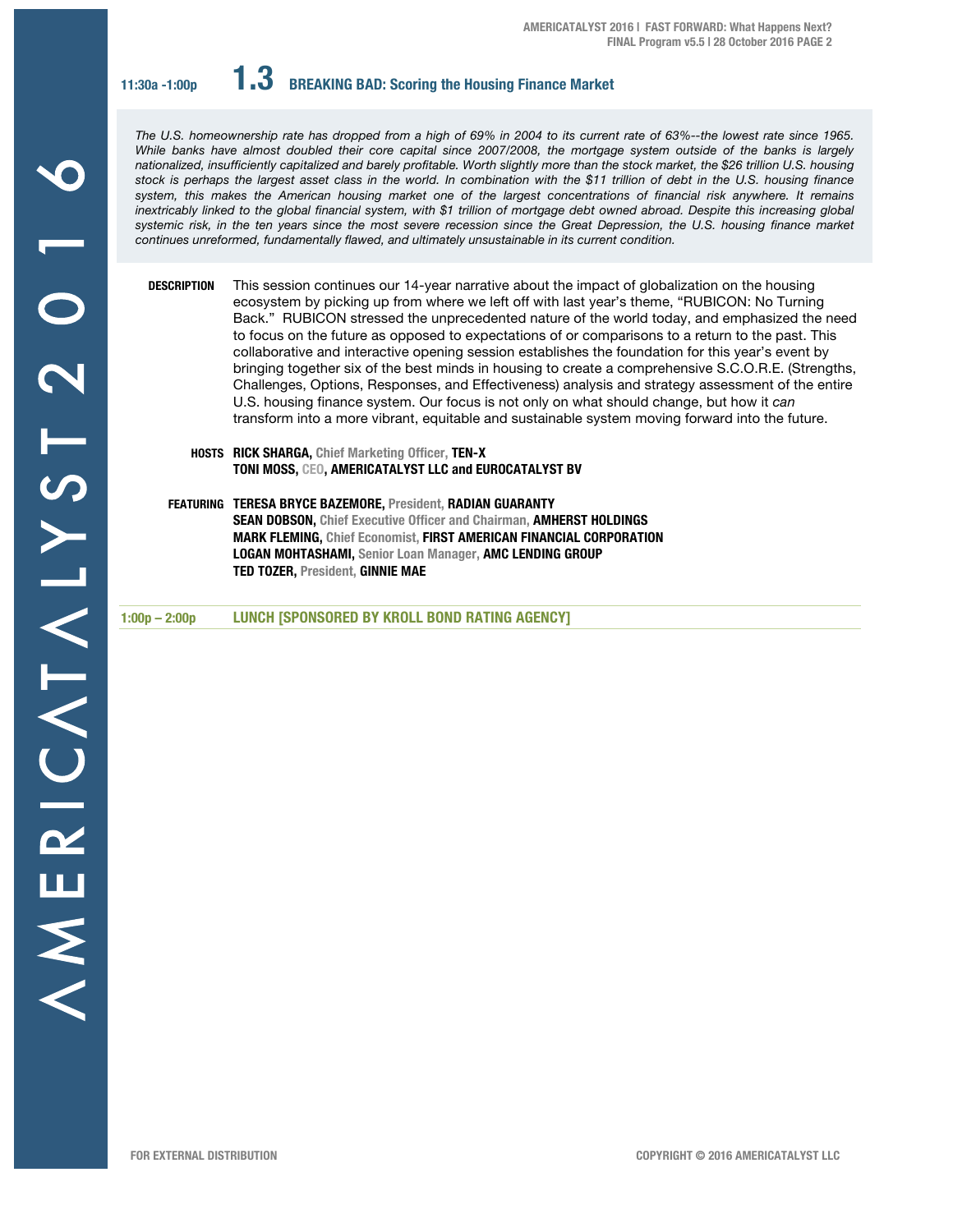**2:00p – 3:00p 1.4 LANDSLIDE: The Silent Housing Liquidity Crisis**

*Since 2008, policy response to the "financial crisis" has resulted in a paradox: unprecedented monetary intervention has created a massive overhang of liquidity, which has recently been linked with severe market illiquidity. With interest rates at or below zero in most advanced economies, the monetary base in the U.S. has quadrupled. These actions have reduced the volatility of bond markets, and have caused asset prices (including equities, real estate, and fixed-income private- and public-sector bonds) to soar. Yet sudden shocks and extreme volatility are occurring more frequently throughout the global*  financial system, fueling fears that even very deep and liquid markets such as US stocks and government bonds are not *liquid enough.*

*Today, the Federal Reserve's creation of macro liquidity has resulted in more crowded trades and greater investment in illiquid fixed-income bond funds – most of which allow investors to exit overnight. At the same time, tighter regulation has*  led to high capital costs which, in turn, has reduced profit incentives and virtually eliminated market makers for fixed-income *products. As a result, when market shocks occur, the re-pricing of fixed-income products is abrupt and dramatic, and*  investors caught in crowded trades need to exit swiftly. Because many investments are in illiquid funds without traditional *market makers, sellers are forced into fire sales.* 

*The paradox of macro liquidity and market illiquidity has the similar effect of a flood during an extended period of drought. Macro liquidity is the equivalent of a flash flood, fueling booms and bubbles in its wake. Market illiquidity is the drought. What happens when drought-stricken areas experience excessive amounts of rain? Landslides. When the ground literally accelerates downhill, the effect is more damaging than the trigger. Any questions?*

**DESCRIPTION** This session looks at the pervasive lack of liquidity throughout the housing finance ecosystem from whole loans, to mortgage-backed and government securities and MSRs; the implications of the liquidity crisis for the near future, and what can or should be done to prevent disaster.

**HOSTS TIM SKEET, Senior Advisor, INTERNATIONAL CAPITAL MARKETS ASSOCIATION | ICMA CHRIS WHALEN, Senior Managing Director and Head of Research, KROLL BOND RATING AGENCY**

**FEATURING RON D'VARI, CEO and Co-Founder, NEW OAK CAPITAL ADAM KRAHN, Vice President, Mortgage Policy and Counterparty Relations, QUICKEN LOANS JEFF TENNYSON, President, CLAYTON HOLDINGS TED TOZER, President, GINNIE MAE**

**3:00p - 3:15p NETWORKING AND REFRESHMENT BREAK | 15 MINUTES**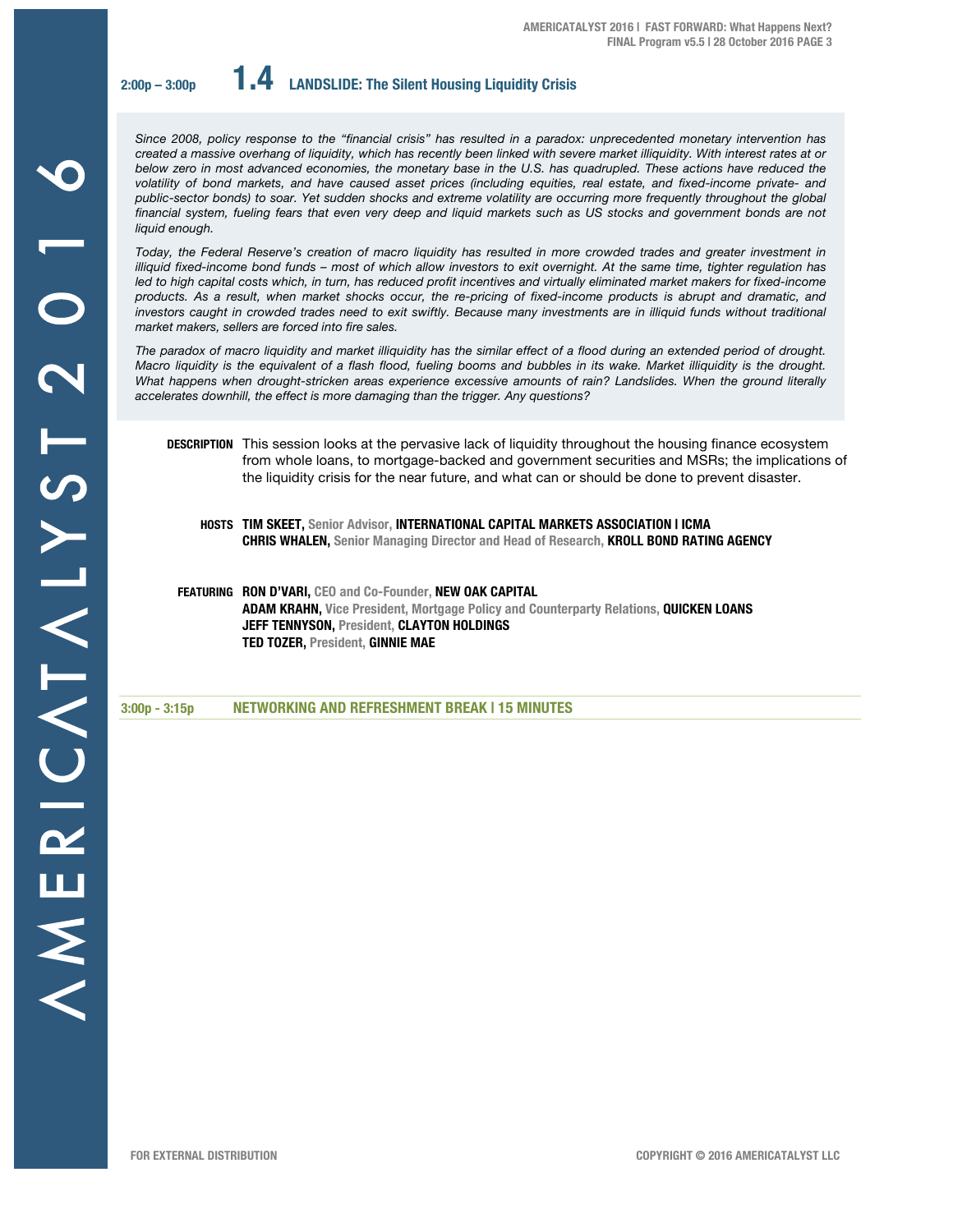**3:15p - 4:15p 1.5 HOW THEN SHALL WE LIVE? Enabling Affordable Housing** 

*Affordable housing is not just a low-income problem anymore. The "American dream of homeownership" is being replaced by the American dream to find an affordable home to live in, whether owned or rented. Not only is there a lack of affordable homes to purchase, there is also an extreme lack of affordable homes to rent. Homebuilders are no longer building any material new supply of entry-level "workforce" housing, creating a significant supply/demand imbalance for affordable single-family homes with firsttime buyers. In their 2015 study, "Projecting Trends in Severely Cost-Burdened Renters", an analysis by Enterprise Community*  Partners and the Harvard Joint Center for Housing Studies found that the number of households spending 50 percent or more of *their income on rent is expected to rise at least 11 percent from 11.8 million to 13.1 million by 2025. At the same time that rents are rising, homeownership rates are declining, incomes are stagnating, and job layoffs are increasing, all of which portray a bleak picture of the increasing severity of renter burdens for the coming decade.* 

*Why should you care about affordable housing? Despite the variation in types of housing, the housing market itself is an ecosystem. Like any ecosystem, every part of it is interdependent and a dramatic imbalance in one part eventually, if not immediately, affects the entire system. In addition to dystopian social outcomes, housing becomes more expensive when demand outstrips supply. Add to that a Federal Reserve policy that drives a housing bubble, and we have another serious crisis at a time when the Fed has run out of tools to manage it.*

- **DESCRIPTION** This session delves into how the current crisis negatively impacts the entire housing ecosystem and what's at stake, and introduces some innovative market-rate development programs designed to mitigate the crisis and rebalance the system.
	- **HOSTS GENGER CHARLES, General Deputy Assistant Secretary, FEDERAL HOUSING ADMINISTRATION, US DEPARTMENT OF HOUSING AND URBAN DEVELOPMENT TIM SKEET, Senior Advisor, INTERNATIONAL CAPITAL MARKETS ASSOCIATION | ICMA**
	- **FEATURING SARAH EDELMAN, Director of Housing Policy, CENTER FOR AMERICAN PROGRESS ANDREW JAKABOVICS, Senior Director, Policy Development & Research, ENTERPRISE COMMUNITY PARTNERS REBECCA STEELE, President and CEO, SIGMA ASSOCIATES ED PINTO, Co-Director, AMERICAN ENTERPRISE INSTITUTE**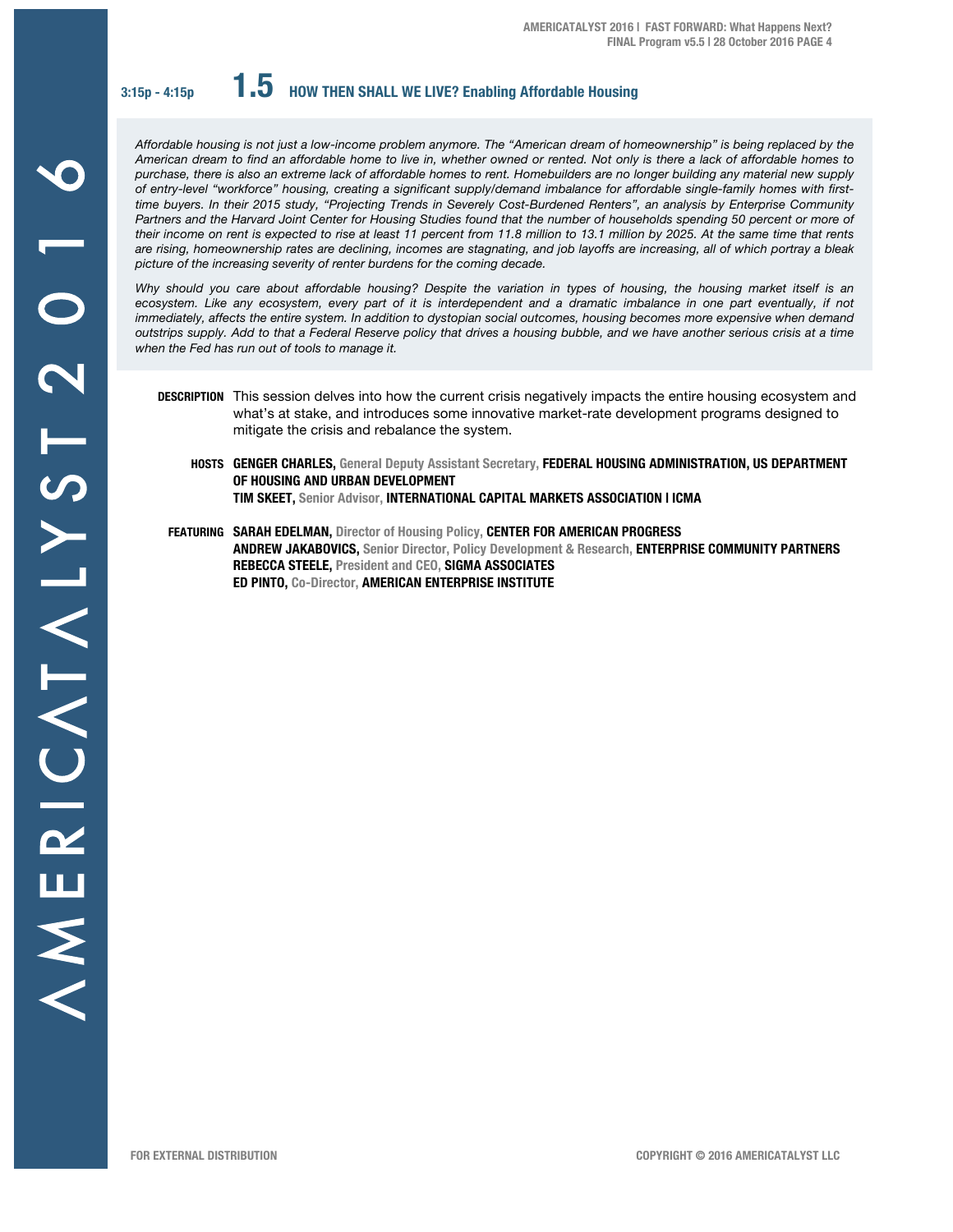**4:15p - 5:30p 1.6 PUTTING THE UP-SIDE DOWN: The Emergence of Equity Sharing 2.0**

*Forms of equity sharing known as shared appreciation mortgages or fractional equity ownership, whereby investors purchase fractional interest in homes based on house price appreciation in the future, are nothing new. Affordable housing agencies often provide income-eligible families down payment assistance with structured shared-appreciation mortgages as second-lien loans that mature when the home is sold or the first mortgage refinanced. Immediately after the debacle of 2006/2007, new firms were established to provide a win/win for homeowners to leverage their equity and provide a handsome return to investors seeking to invest in the housing market with minimal downside risk.* 

*Today, equity sharing is making a comeback with a variety of differentiated strategies to establish institutionalized platforms, processes and products. Buoyed by the Federal Reserve's September 16th report stating that American homeowners have \$12.7 trillion in equity in their homes (amounting to double the equity as of 2011); a more creative solution to overcome restrictive*  lending standards; strong support from private equity firms investing in new startups, and investors seeking greater yields (or any *yields for that matter), Equity Sharing 2.0 has arrived. This session features two of the leading players in this rapidly growing sector: the very visible Point Digital Finance, backed by Silicon Valley titans including Andreesen Horowitz; Greylock Partners; Ribbit Capital; as well as Brad Greiwe, the co-founder of Invitation Homes; Laurence Tosi, the CFO of Airbnb and Vikram Pandit, formerly of Citigroup, among others; and the seasoned stealth player RevEx, the brainchild of Weiss Analytics founder Allan Weiss. Both models have enormous positive implications for institutional investors, lenders, homeowners, potential homeowners, and Single-Family Rental investors.* 

**DESCRIPTION** This year's debate is focused on the viability of the product and sector, delves into the details of all players in the sector and how each firm is differentiated, and enables participants to provide robust feedback on how they might tailor the model and its prospects and implications for the future.

- **HOSTS PATRICK McENERNEY, Managing Director, DEUTSCHE BANK AMY SCHUMACHER, President, Originations and Corporate Technology, NEW PENN FINANCIAL**
- **FEATURING EOIN MATTHEWS, Co-Founder and Chief Business Officer, POINT SEAN MARSH, President, REVEX ALLAN WEISS, Founder and CEO, WEISS ANALYTICS**

**5:30p – 5:45p 1.7 THE LONG AND SHORT OF IT (CLOSING COMMENTS, SUMMARY OF THE DAY)**

**6:00p -7:30p HALLOWEEN COCKTAIL RECEPTION 7:30p -11:00p PRIVATE SPONSOR DINNERS**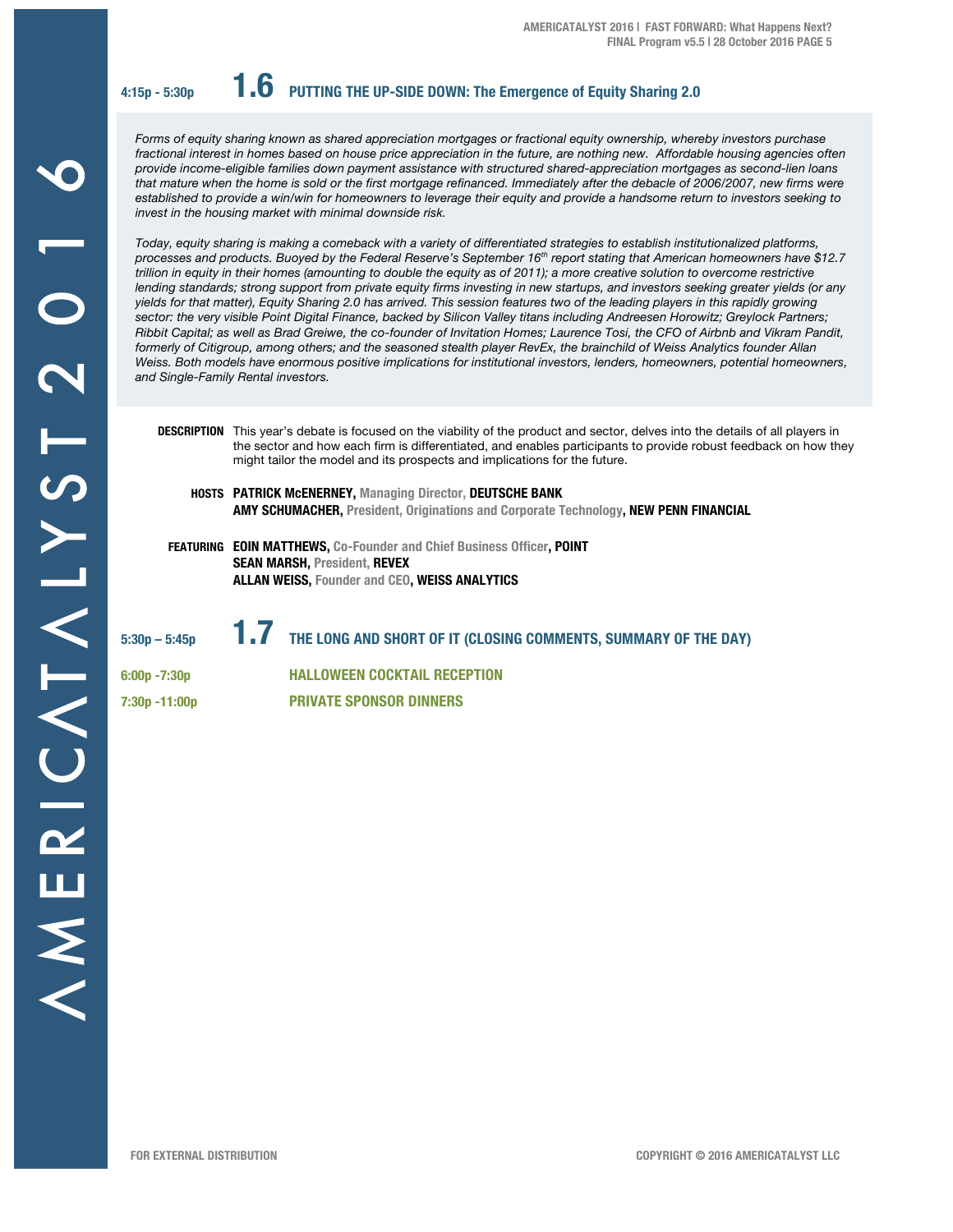## **DAY TWO | TUESDAY, NOVEMBER 1, 2016**

**8:45a - 9:00a 2.0 OPENING COMMENTS** 

## **9:00a – 9:45a 2.1 THE FUTURE OF REAL ESTATE**

**INTRODUCTION** The transition of traditional real estate transactions onto the Web is nothing new, but enhancing the online real estate process with artificial intelligence and virtual reality will change everything. Currently, most online firms are focused on saving their customers time. Meanwhile, market leaders are already developing more fluid technological structures that will enable customers to experience properties through virtual reality and transact *in real time*, accelerating purchase and sales decisions to a matter of minutes. In his presentation, Ten-X CEO Tim Morse provides a clear view of the future of real estate and how advances in the online search, selection, acquisition and disposition of real estate will aggregate a global base of buyers and sellers, and drive the entire housing ecosystem into the stream of now.

**FEATURING TIM MORSE, Chief Executive Officer, TEN-X**

## **9:45a -10:45a 2.2 PANDORA'S BOX: Brexit, The European Union and the Future of the World Economy**

**INTRODUCTION** It's no accident that we would use a *Greek* myth to refer to the inordinate "uncertainties" that have been unleashed by the June 23rd decision for the UK to exit the European Union. "Brexit" may seem like a small, or remote threat to the U.S. housing and real estate market, but like Pandora's box it yields very far-reaching consequences. For example, in 2015, the U.K. was the largest single source of foreign direct investment in the U.S.--accounting for \$483 billion, or 16% of all foreign investments last year. In addition, UK foreign investment supports nearly one million jobs across the U.S., with almost one in four of those in the manufacturing sector. Even more important, Britain is the primary channel through which the U.S. exerts its economic and political agenda in Europe: including trade, global tax reform, financial regulation, diplomacy, and other crucial issues. And we haven't even *begun* to trace the impact on Europe and the world economy in this description. If you think that Brexit does not impact the U.S. housing market, you won't want to miss this session. Let us not forget that in the tale of Pandora's Box, once she closed the Box she did leave "Hope" inside.

- **HOSTS TONI MOSS, Chief Executive Officer, AMERICATALYST LLC and EUROCATALYST BV CHRIS WHALEN, Senior Managing Director and Head of Research, KROLL BOND RATING AGENCY**
- **FEATURING ALAN BOYCE, Serial Entrepreneur, ABSALON, ADECOAGRO, MATERRA TONY WARD, President and CEO, CLAYTON EURO RISK TIM SKEET, Senior Advisor, INTERNATIONAL CAPITAL MARKETS ASSOCIATION | ICMA**

#### **10:45a -11:00a NETWORKING AND REFRESHMENT BREAK | 15 MINUTES**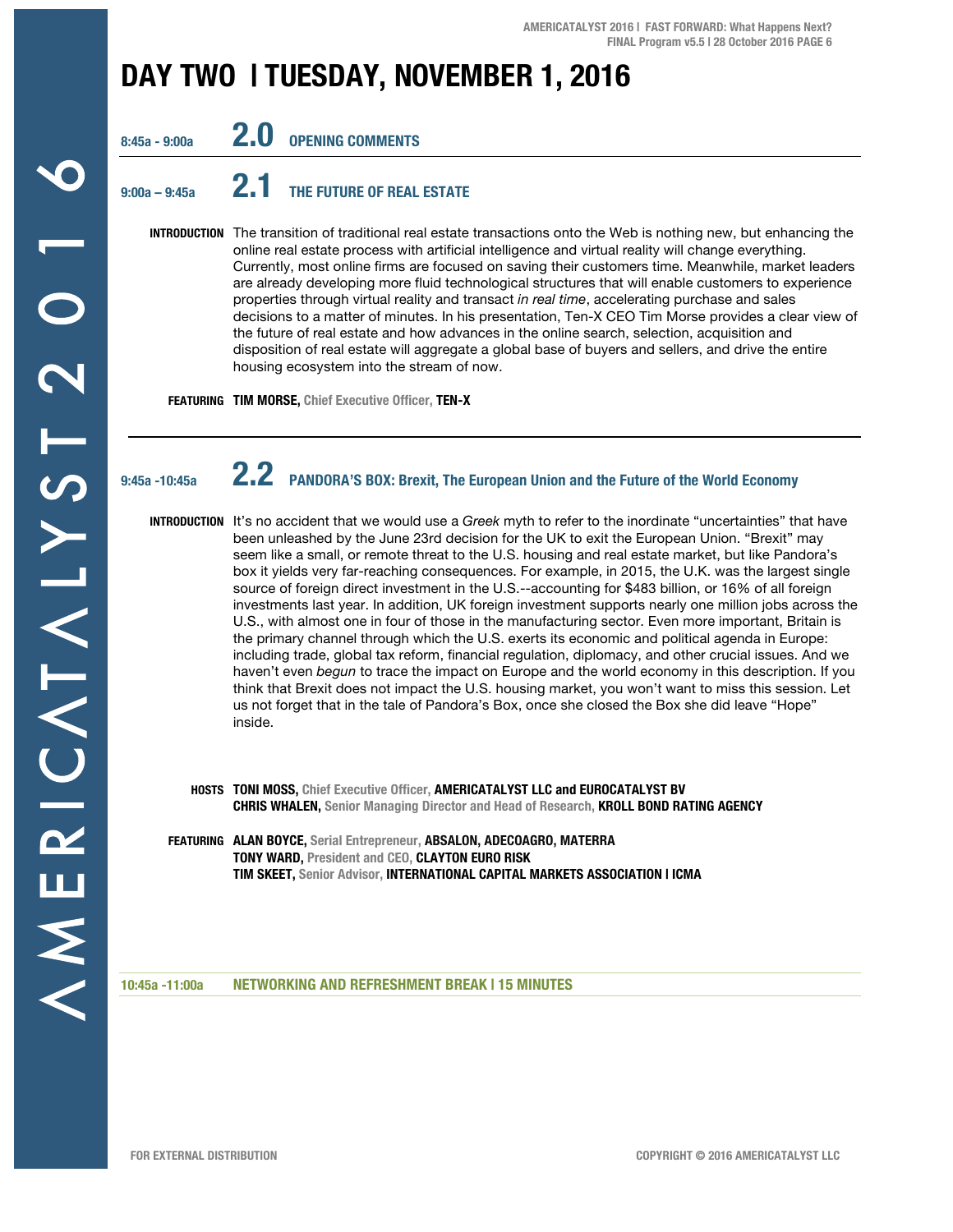

## **11:00a -12:45p 2.3 THE FINANCIALIZATION OF POLITICS: The Fed, the Housing Market and the Future of America | featuring Danielle Di Martino Booth and David Stockman**

*Over the past seven years, central bankers have gone to unprecedented lengths to find new ways to create monetary stimulus within current central banking frameworks. During this time, official interest rates in the US, UK, and the Euro Area have been reduced to zero. Taking it a step further, each of these countries has augmented monetary policy with massive Quantitative Easing programs: The purchase of massive volumes of long-term government securities to reduce their yields. Even further, these institutions have initiated credit easing and liquidity injections in the banking system by purchasing private assets in order to reduce the costs of private-sector borrowing. Further still, they have introduced forward guidance on monetary policy to keep these low interest rates down for a protracted—and undetermined—period of time. Other countries have gone to even greater extremes such that today almost a quarter of the global bond market now has negative interest rates.*

*While these endeavors may have prevented inflation (thus far), fund managers argue that these central bank efforts have distorted the price discovery functionality of global markets to such extremes that they have "broken the market" entirely. Bankers and businesses*  have gone on an investment strike and use cheap central bank money to inflate the prices of their own assets. The result is a massive *bubble in house prices, real estate, and equities, as well as the devastation of bond yields, and the rising number of investors and*  retirees who are forced into ultra-long government debt which severely restricts their liquidity. If below-trend growth continues and tail *risks—economic, financial, political, or geographical—occur, central banks are out of options. Having reached the limits of existing frameworks, they must now contemplate whether or not to redesign the engine mid-flight to keep the plane from stalling.*

#### **HOSTS SEAN DOBSON, Chairman, AMHERST HOLDINGS TONI MOSS, CEO, AMERICATALYST LLC and EUROCATALYST BV**

| 11:00a -11:30a<br><b>DESCRIPTION</b>  | ONE-TRICK PONY: A BUCKING FED THROWS OFF THE HOUSING MARKET<br>While there is much more at stake than just the housing finance, in this segment<br>we focus on the unintended consequences of Federal Reserve policy on the<br>housing market and the chain reaction impacting not only housing, but every other<br>asset class for at least the next two generations. The session features Danielle<br>DiMartino Booth, who is the author of the soon-to-be-released book Fed Up: An<br>Insider's Take on the Willful Ignorance and Elitism At the Federal Reserve.                                                                                                                                                                                                                                                                                                                                                                                                                                                                                                                                                                                                                                                                                                                   |
|---------------------------------------|----------------------------------------------------------------------------------------------------------------------------------------------------------------------------------------------------------------------------------------------------------------------------------------------------------------------------------------------------------------------------------------------------------------------------------------------------------------------------------------------------------------------------------------------------------------------------------------------------------------------------------------------------------------------------------------------------------------------------------------------------------------------------------------------------------------------------------------------------------------------------------------------------------------------------------------------------------------------------------------------------------------------------------------------------------------------------------------------------------------------------------------------------------------------------------------------------------------------------------------------------------------------------------------|
| <b>FEATURING</b>                      | DANIELLE DIMARTINO BOOTH, CEO, MONEYSTRONG                                                                                                                                                                                                                                                                                                                                                                                                                                                                                                                                                                                                                                                                                                                                                                                                                                                                                                                                                                                                                                                                                                                                                                                                                                             |
| 11:30a - 12:15a<br><b>DESCRIPTION</b> | THE WAY FORWARD: DAVID STOCKMAN ON COMING BACK FROM THE BRINK<br>In his 2013 book The Great Deformation: The Corruption of Capitalism in America,<br>David Stockman, former Congressman, director of the Office of Management and<br>Budget and the "Father of Reaganomics", persuasively argued how the American<br>state – and Federal Reserve in particular – has fallen prey to the politics of crony<br>capitalism and the ideologies of fiscal stimulus, monetary central planning, and<br>financial bailouts. The result has been unrelenting political dysfunction, fiscal<br>collapse, and "casino capitalism", which swindles the masses and enriches the<br>few. In his new book, Trumped! A Nation on the Brink of Ruin  And How to Bring<br>It Back, Stockman discusses how the rigged American system has led to the rise<br>of Donald Trump (as well as Bernie Sanders). Despite the book's title, Stockman is<br>not an advocate of Trump's candidacy or message, but instead focuses on the<br>extent to which Trump is the messenger and rallying force behind the political<br>insurrection of Main Street. This segment is focused on Stockman's ideas on a<br>way forward to economic recovery and prosperity at home and a more safe and<br>stable world abroad. |
| <b>FEATURING</b>                      | DAVID STOCKMAN, publisher, Contra Corner; Former U.S. Congressman, Former Director,<br>Office of Management and Budget (Reagan Administration), author, "Trumped! A Nation on<br>the Brink of Ruin And How to Bring It Back" (2016); "The Great Deformation: The<br>Corruption of Capitalism in America" (2013); "The Triumph of Politics: Why the Reagan<br>Revolution Failed, "1986.                                                                                                                                                                                                                                                                                                                                                                                                                                                                                                                                                                                                                                                                                                                                                                                                                                                                                                 |
| 12:15 -12:45 pm<br><b>FEATURING</b>   | <b>SYNTHESIZING PERSPECTIVES: An Open Discussion with Q&amp;A</b><br><b>DAVID STOCKMAN</b><br><b>DANIELLE DIMARTINO BOOTH</b><br><b>SEAN DOBSON</b><br><b>TONI MOSS</b>                                                                                                                                                                                                                                                                                                                                                                                                                                                                                                                                                                                                                                                                                                                                                                                                                                                                                                                                                                                                                                                                                                                |
|                                       |                                                                                                                                                                                                                                                                                                                                                                                                                                                                                                                                                                                                                                                                                                                                                                                                                                                                                                                                                                                                                                                                                                                                                                                                                                                                                        |

**12:45p -1:45p LUNCH | 60 MINUTES**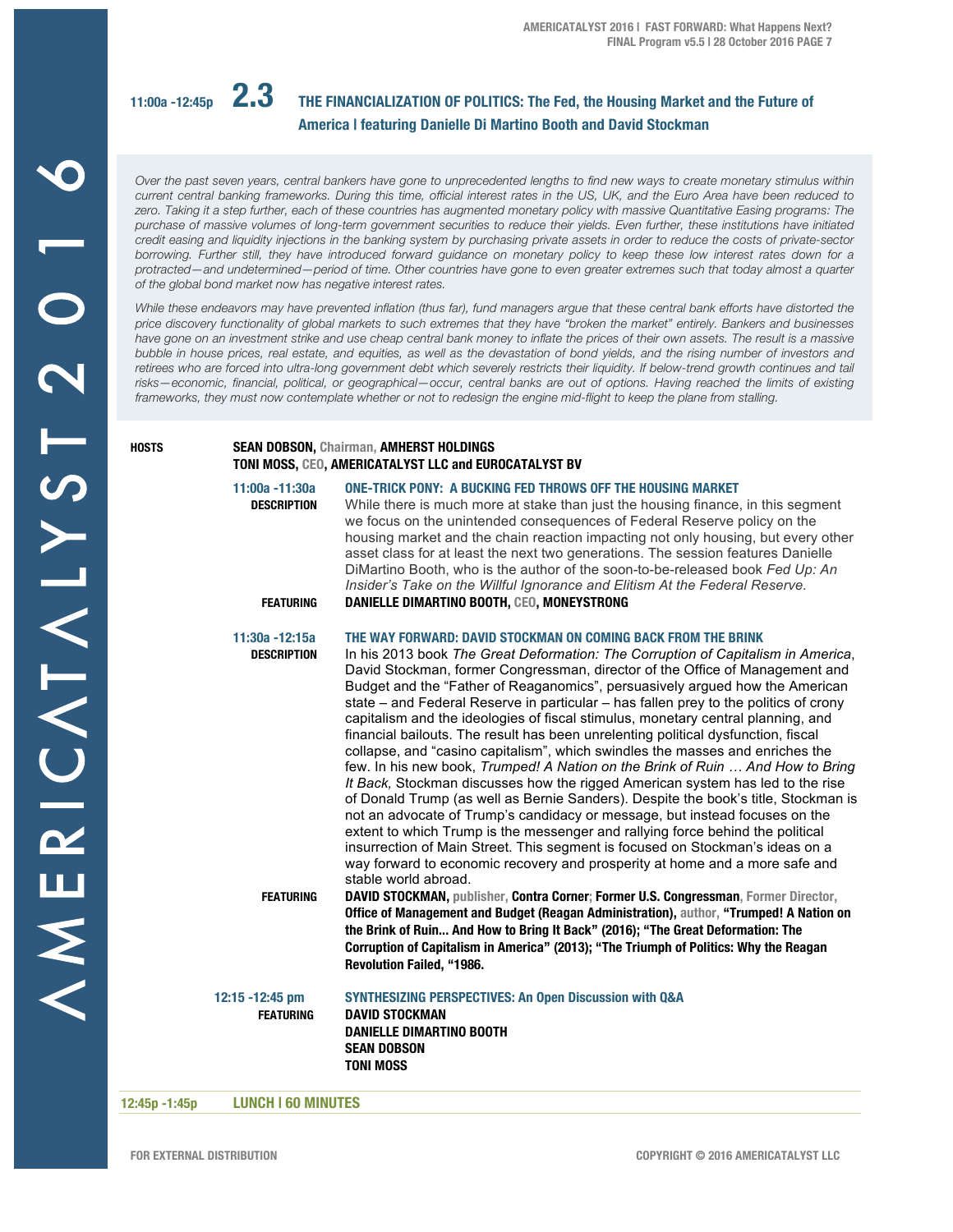

**1:45p – 2:50p 2.4 DÉJÀ VU: House and Rent Price Projections**

*As discussed in our previous session "One Trick Pony," the "blowback" from the Federal Reserve's protracted period of interest rate suppression has resulted in massive bubbles in real estate and house prices and in turn, has priced many Americans out of the housing market entirely. We've been here before. In 2006 American house prices rose unabated for the previous ten years, reaching an all-time high that year. While homes have recovered nearly all losses from the 2006 crash, when adjusted for inflation they are currently 20% below the 2006 peak. Some see this as an indication of further room for house price appreciation. On the other hand, as house and rent prices rise, incomes remain flat and credit remains tight. Something has to give.*

*One of the more encouraging differences between the crisis and today is greater access to historical data, the ability to utilize that data to better anticipate the direction of house and rent prices, the most granular accuracy on current (and some would say projected) pricing, and the creation of "early warning systems" to enable lenders and regulators to better prepare*  for a steep decline. However, key economic data used for making critical national economic decisions is flawed in that *current measures of inflation do not adequately factor in house price inflation. This is not just a national problem. It is a global one. This past July, editors at The Economist recently described rising U.S. house prices as "a dangerous menace to the world economy".* 

- **DESCRIPTION** This information-heavy session provides facts and figures with diverse conclusions on house and rent price projections and their impact. Along the way, we will show the cities with the greatest risk/reward profiles for residential investment and rent price appreciation. Inevitably, the data will turn into a hot debate about what the data means for the future.
	- **HOSTS RICK SHARGA, Chief Marketing Officer, TEN-X KYLE LUNDSTEDT, President, INDUSTRYVAULT**
- **FEATURING DOUG BENDT, Senior Manager, Data Science, INVESTABILITY MARK FLEMING, SVP and Chief Economist, FIRST AMERICAN FINANCIAL CORPORATION LOGAN MOHTASHAMI, Senior Loan Manager, AMC LENDING GROUP ALLAN WEISS, Founder and Chief Executive Officer, WEISS RESIDENTIAL RESEARCH**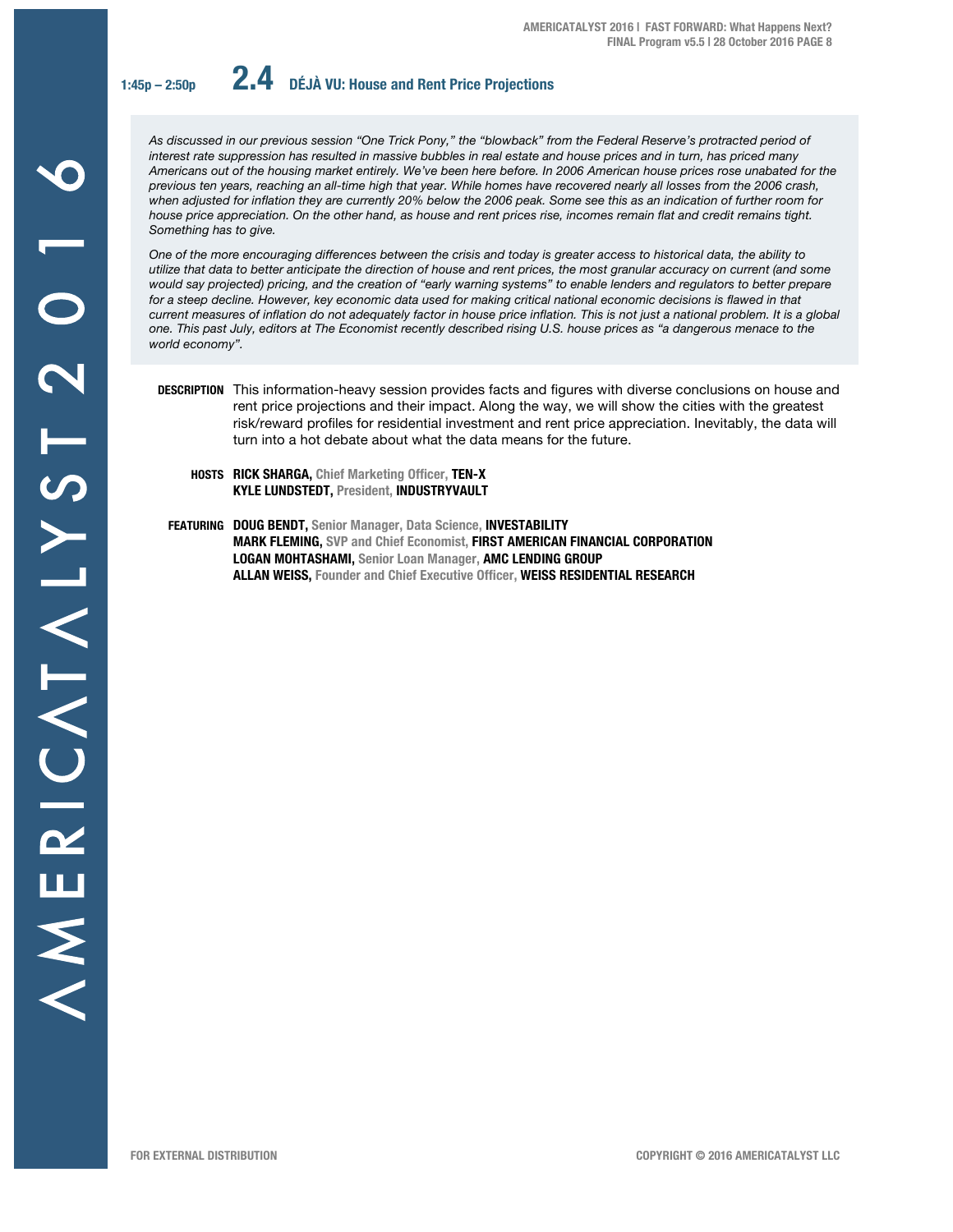**2:50p – 4:15p 2.5 BREAKING THROUGH: Scoring Single-Family Rental**

*As noted earlier in this program, US homeownership has dropped to the lowest percentage in over 50 years, from 69% to 63%. The six million homes affected by the mortgage crisis comprise the majority of the new rental housing stock. Contrary to initial*  industry-wide doubts, the Single-Family Rental sector has continued to grow from strength to strength since its inception in 2010. *While there are reasonable concerns surrounding the sector—such as the ability to acquire homes in scale and the difficulties of profitably renovating, re-leasing, and managing properties en masse—its maturation has been bolstered by factors such as tight*  lending for aspiring homeowners, rising home prices making home ownership out of reach for middle class families, and a *generational shift favoring the access to single-family homes over their ownership.* 

*Today, revenue and margins for owner/operators are on the rise. The market demand for rentals continues to soar with a 97% occupancy rate for stabilized portfolios; rental rate growth for both renewals and new rentals; markedly lower turnover than the multi-family sector; continued house price appreciation in key SFR markets, and demonstrable improvement in operating metrics differentiate the sector as a strong, growth-oriented investment alternative.* 

*Despite these remarkable factors, access to growth capital remains a key challenge. While upward trending stock prices indicate the success of publicly traded REITs, the stock market has yet to award full credence to the underlying value of the real estate or sustainability in SFR cash flows, as shown in the discount in trading levels of all its publicly traded stocks. While this highlights a long-standing concern, recent developments are an encouraging sign for the future. The successful overnight execution of a nearly \$1 billion secondary offering of AMH (American Homes 4 Rent) stock by the Alaska Permanent Fund Corporation last month was remarkable for its sheer size and speed of execution, and an important indication of the sector's growing acceptance by institutional investors. With private equity—both institutional and retail—continuing to rapidly enter the space, SFR may well be breaking through in its liquidity and varying price points.* 

- **DESCRIPTION** This session picks up from the keynote Single-Family Rental session at RUBICON AmeriCatalyst 2015, "Renting, The Future," which featured leading institutional SFR operators discussing the changing strategies, obstacles, and opportunities they face in capturing the fastest growing sector in the housing ecosystem. This year, we bring together leading players to collaborate on a comprehensive S.C.O.R.E. (Strengths, Challenges, Options, Responses, and Effectiveness) analysis and strategy assessment of the U.S. SFR market.
	- **HOSTS LAURIE HAWKES, Independent Director, BROADSTONE REAL ESTATE, and Former President and COO, AMERICAN RESIDENTIAL PROPERTIES TONI MOSS, CEO, AMERICATALYST LLC and EUROCATALYST BV**

 **FEATURING KEVIN BALDRIDGE, President, TRICON AMERICAN HOMES DREW FLAHIVE, President, Single Family Residential Capital, AMHERST HOLDINGS RICH FORD, Co-Founder and Chief Development Officer, ROOFSTOCK** 

**DIANE TOMB, Executive Director, NATIONAL RENTAL HOME COUNCIL**

**4:15p - 4:30p NETWORKING AND REFRESHMENT BREAK | 15 minutes**